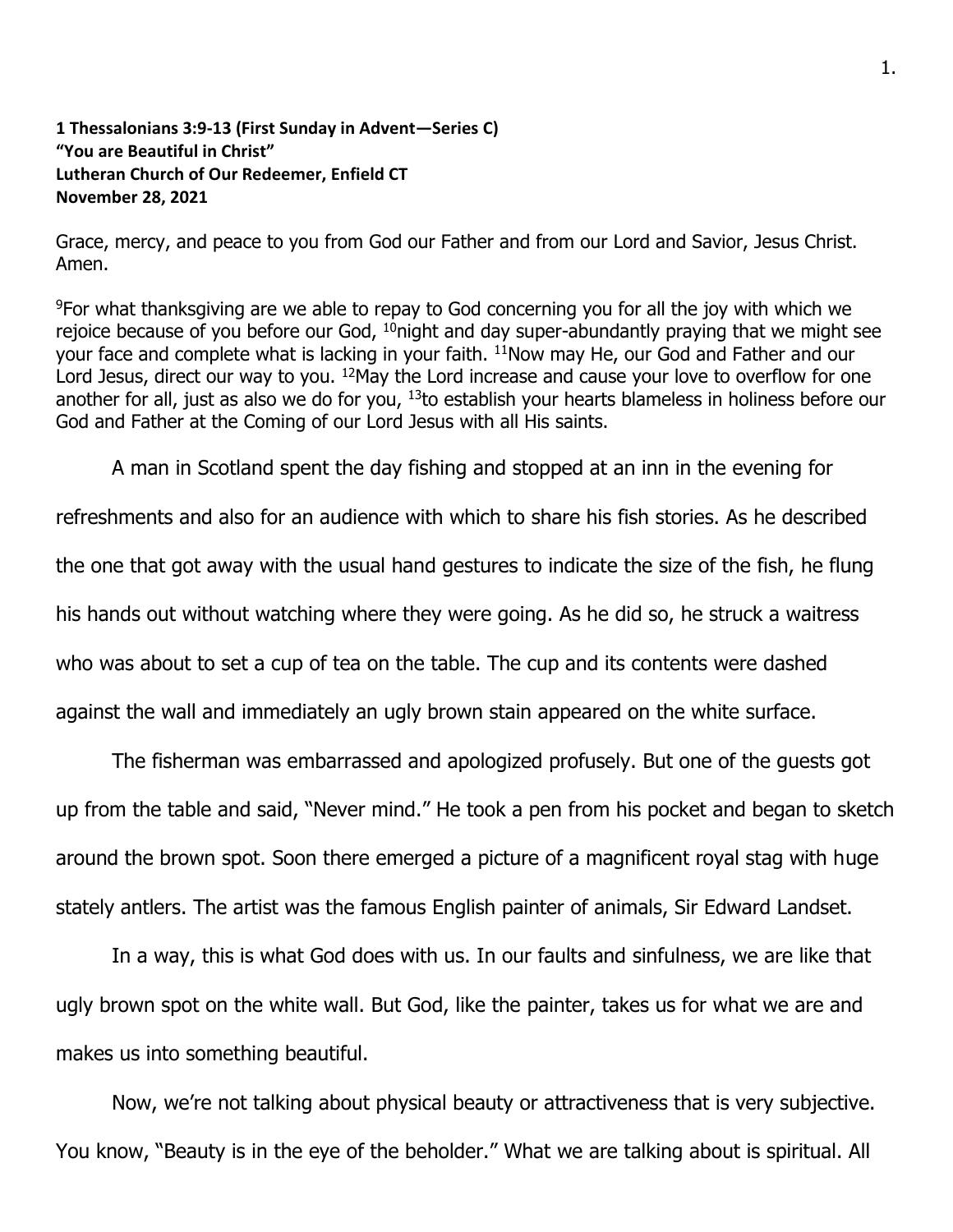people are spiritually flawed and disfigured. We lack the perfection and integrity that God demands. Jesus' straight-to-the-point words in the Sermon on the Mount get right to the matter, "You therefore must be perfect, as your heavenly Father is perfect" (Matt. 5:48 ESV). You must be without blemish. Not one single stain of sin or guilt. Completely blameless of any transgression against God and His Commandments. "Blameless in holiness" is what is expected of us because God is holy.

God is holy—without sin and hating sin. He is the thrice holy one of Isaiah 6, "Holy, holy, holy is Yahweh of hosts. The whole earth is full of His glory." And how does Isaiah react to being in God's holy presence? "And I said: 'Woe is me! For I am lost; for I am a man of unclean lips, and I dwell in the midst of a people of unclean lips; for my eyes have seen the King, Yahweh of hosts!'" (Is. 6:5). Isaiah confessed his, and our, situation. We are unclean. We have the stain of sin upon our lips and our hearts. We are not holy as He is holy. We are not blameless before God. We have all fallen short of the glory of God (Rom. 3:23). We have missed the mark of God's holy demands.

I guess we're pretty used to that concept. We can almost rattle the words off without thinking about them, "We have sinned against you in thought, word, and deed, by what we have done and by what we have left undone. We have not loved you with our whole heart; we have not loved our neighbors as ourselves." Blah, blah, blah. This is our general confession of sin, and maybe it doesn't always carry the understanding that it should. Maybe my sermons have been a little flat with God's Law, being more general in nature and not very specific. But we need to get specific with our sins. We need to get precise with our spiritual ugliness.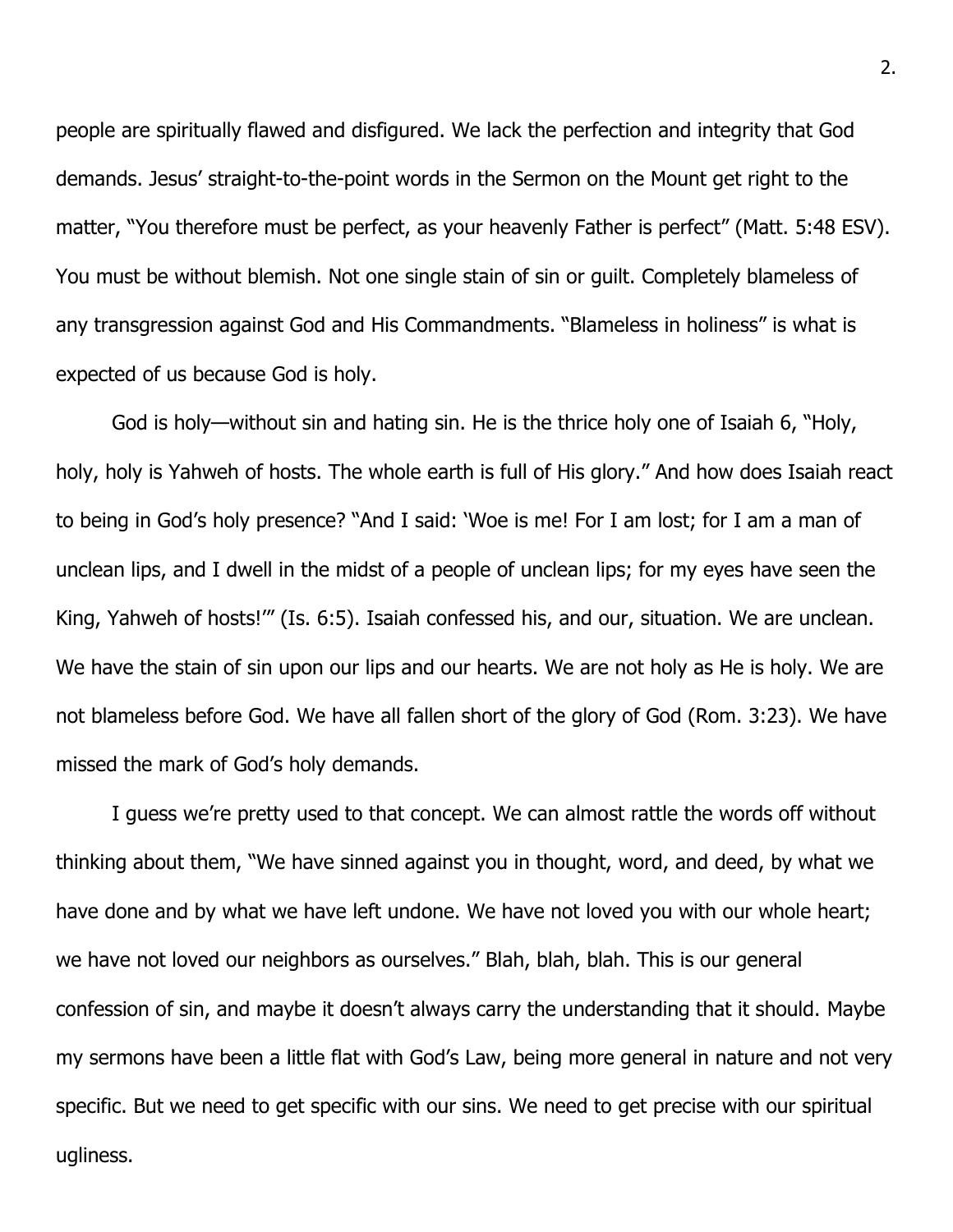God demands—not suggests—but demands our holiness and perfection. We are to be blameless in holiness. But we hold grudges and harbor resentment. We are sometimes threatening, abusive, or overbearing to others in our homes and workplaces. You and I don't always make time for God's Word and prayer. We speak carelessly, thoughtlessly, and misuse God's name. Do you always speak the truth in love? Are you always content with what belongs to you? Have you ever done anything to break up a friendship or marriage? Have you ever cheated to get what you didn't earn?

Our relationship with God is broken. God must turn His face away from us in horror at us. Our sinfulness makes us unacceptable to Him. Is this how you want to stand before the Holy God when His Son, Jesus Christ, the King, comes again in power and glory to judge both the living and the dead?

In Confirmation class, we've started looking in detail at the Ten Commandments. In a couple months we'll reach the Close of the Commandments, "I, the LORD your God, am a jealous God, punishing the children for the sin of the fathers to the third and fourth generation of those who hate Me, but showing love to a thousand generations of those who love Me and keep My commandments" (Ex. 20: 5–6). *What does this mean?* God threatens to punish all who break these commandments. Therefore, we should fear His wrath and not do anything against them. But He promises grace and every blessing to all who keep these commandments. Therefore, we should also love and trust in Him and gladly do what He commands." And that's the problem. We have broken His Commandments. We do sin against Him, failing to love and trust in Him. And we will continue to fail to do what He commands.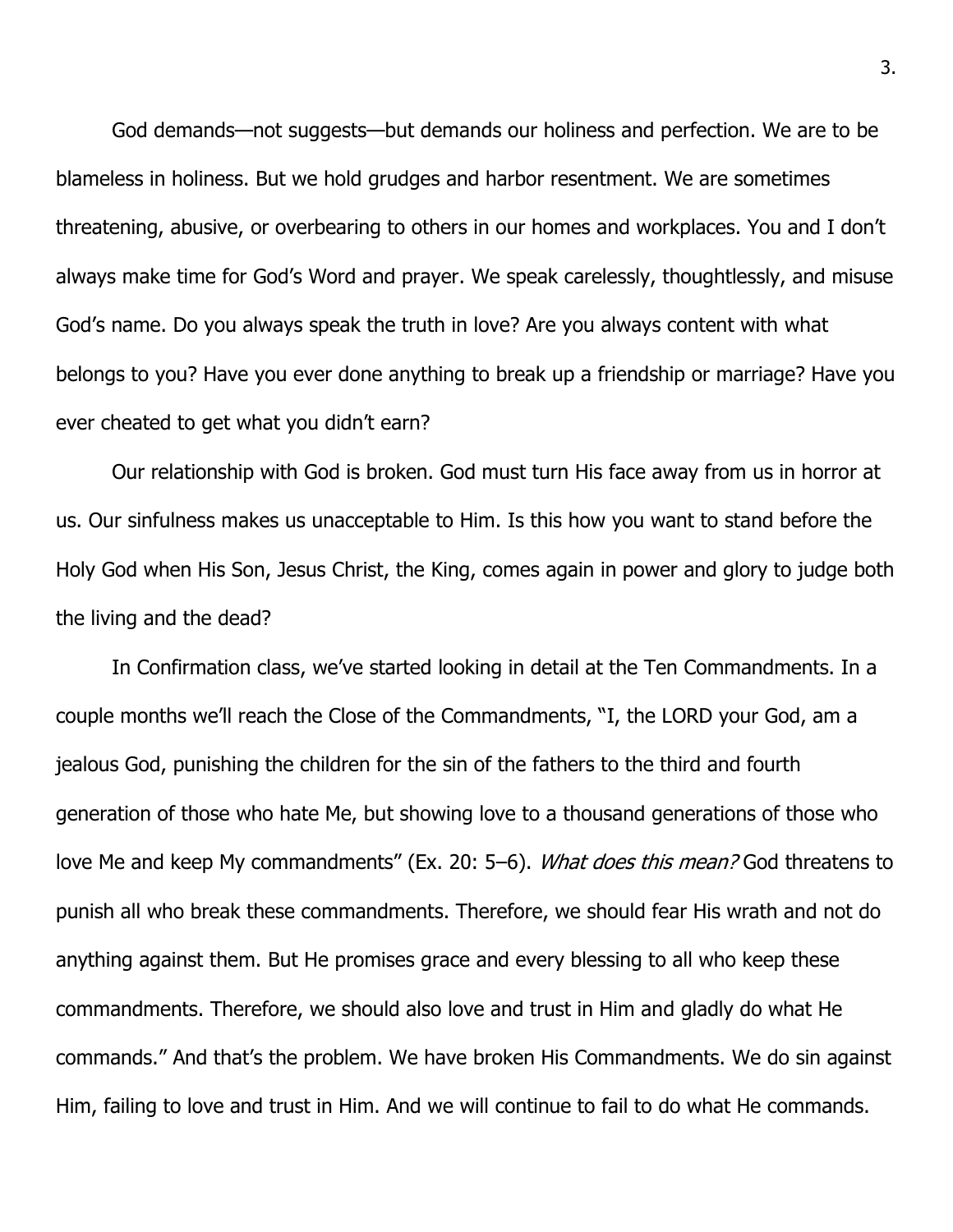But what did Paul write to the Thessalonians? Listen carefully. "May the Lord . . . establish your hearts blameless in holiness before our God and Father at the Coming of our Lord Jesus with all His saints." I don't make myself blameless in holiness in the presence of God. You don't make yourself blameless in holiness in the presence of God. We're not able to do so. We are lost in our sins and failures to fear, love, and trust in God above all things. But "what is impossible with man is possible with God" (Luke 18:27 ESV). How so? "For the Son of Man came to seek and to save the lost" (Luke 19:10 ESV).

As ugly and repugnant to God's holiness as humanity was and is, God the Son humbled Himself to take upon human flesh and blood, yet without sin, as He was conceived by the Holy Spirit and born of the virgin Mary. David's "righteous branch" sprang up among sinful humanity in order to be for us "our righteousness," just as Jeremiah prophesied in the Old Testament lesson today (Jer. 33:14-16).

Our Lord Jesus Christ came in His first Advent so that He might rescue us from the ugliness of our sins and make us beautiful before our God and Father by cleansing us from our sins and sinfulness. Jesus became ugly with our sins before our holy, holy, holy God. He took on Himself all our imperfections, all our blemishes, and all our flaws. Yes, all our grudges and resentment, our threats and abusive language, our careless and thoughtless misuse of God's holy name. He took them all! He bore in His own flesh and blood the original sin with which we were conceived and born. And He made us clean with His holy, precious blood, washing us with the pure water and blood that flowed from His pierced side.

Jesus Christ, the Son of God, has made you perfect. Hebrews 10:14, "For by a single offering he has perfected for all time those who are being sanctified." Through the saving